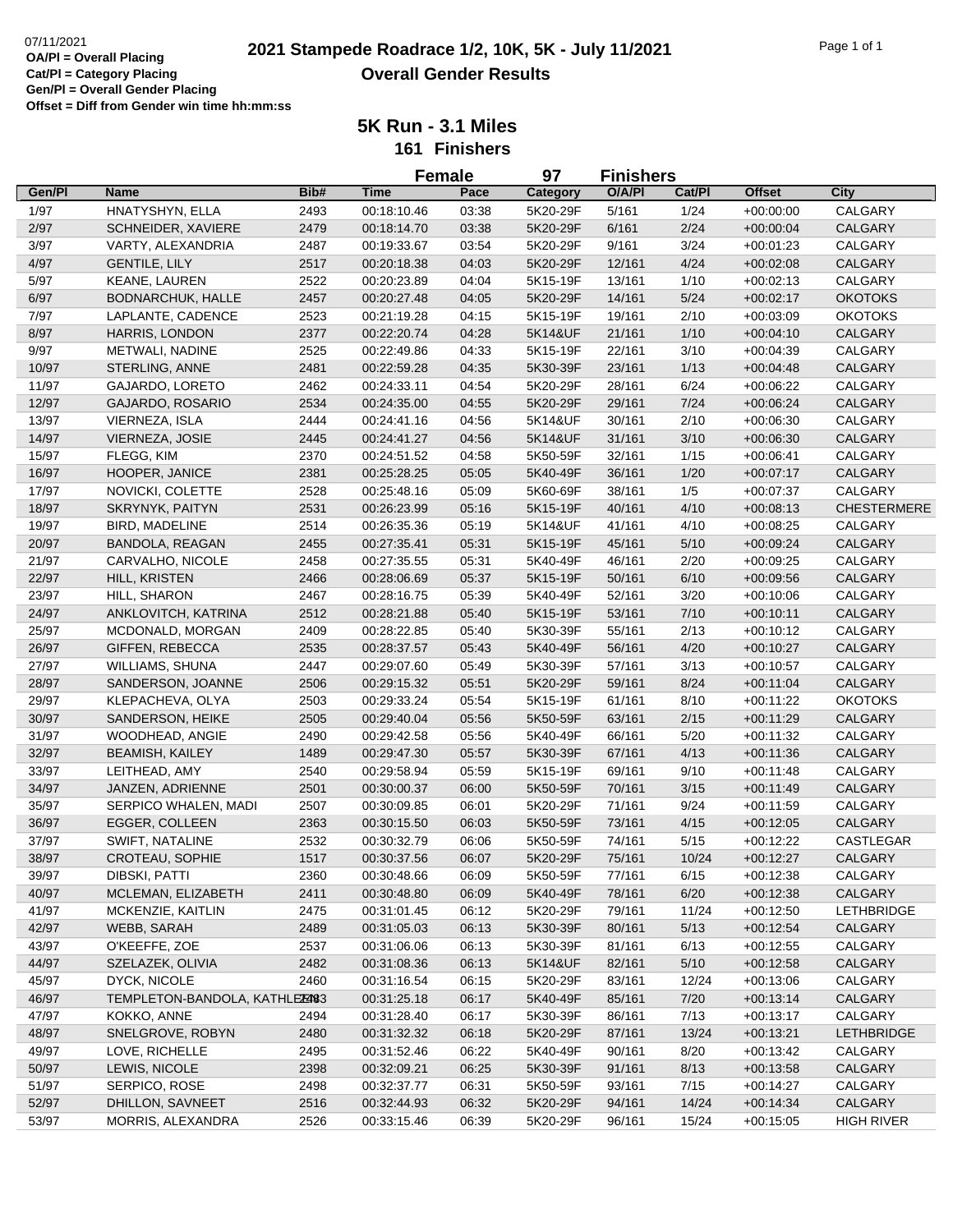|        |                           |      |             | <b>Female</b> | 97       |         | <b>Finishers</b> |               |                       |
|--------|---------------------------|------|-------------|---------------|----------|---------|------------------|---------------|-----------------------|
| Gen/Pl | <b>Name</b>               | Bib# | <b>Time</b> | Pace          | Category | O/A/PI  | Cat/Pl           | <b>Offset</b> | City                  |
| 54/97  | <b>WILSON, PAIGE</b>      | 2533 | 00:33:15.72 | 06:39         | 5K20-29F | 97/161  | 16/24            | $+00:15:05$   | CAYLEY                |
| 55/97  | ATTWELL, SARAH            | 2346 | 00:33:39.15 | 06:43         | 5K40-49F | 98/161  | 9/20             | $+00:15:28$   | <b>CALGARY</b>        |
| 56/97  | ENGLISH, ASPEN            | 2364 | 00:33:39.37 | 06:43         | 5K14&UF  | 99/161  | 6/10             | $+00:15:29$   | CALGARY               |
| 57/97  | MCCOMBE, SHAWN            | 2539 | 00:33:51.10 | 06:46         | 5K50-59F | 100/161 | 8/15             | $+00:15:40$   | <b>CALGARY</b>        |
| 58/97  | MORGAN, DAYNA             | 2416 | 00:34:05.93 | 06:49         | 5K40-49F | 104/161 | 10/20            | $+00:15:55$   | CALGARY               |
| 59/97  | SADIQ, GANIYAT            | 2426 | 00:34:20.34 | 06:52         | 5K20-29F | 106/161 | 17/24            | $+00:16:09$   | <b>CALGARY</b>        |
| 60/97  | MORSTAD, SHANNON          | 2476 | 00:34:25.89 | 06:53         | 5K30-39F | 107/161 | 9/13             | $+00:16:15$   | CALGARY               |
| 61/97  | HODKINSON, COURTNEY       | 2469 | 00:34:26.03 | 06:53         | 5K20-29F | 108/161 | 18/24            | $+00:16:15$   | <b>CALGARY</b>        |
| 62/97  | EASSON, SARAH             | 2362 | 00:35:29.72 | 07:05         | 5K20-29F | 109/161 | 19/24            | $+00:17:19$   | CALGARY               |
| 63/97  | <b>SCHEIDL, TAYLOR</b>    | 2428 | 00:35:30.11 | 07:06         | 5K20-29F | 110/161 | 20/24            | $+00:17:19$   | <b>CALGARY</b>        |
| 64/97  | KRAMER, SHARON            | 2392 | 00:35:54.04 | 07:10         | 5K50-59F | 113/161 | 9/15             | $+00.17:43$   | CALGARY               |
| 65/97  | HOOPER, STELLA            | 2382 | 00:35:58.24 | 07:11         | 5K14&UF  | 114/161 | 7/10             | $+00:17:47$   | <b>CALGARY</b>        |
| 66/97  | ZUBACH, ROBIN             | 2452 | 00:36:04.60 | 07:12         | 5K40-49F | 116/161 | 11/20            | $+00:17:54$   | CALGARY               |
| 67/97  | <b>GRAY, CHRISTINE</b>    | 2375 | 00:37:04.78 | 07:24         | 5K50-59F | 117/161 | 10/15            | $+00:18:54$   | CALGARY               |
| 68/97  | RINGUETTE, MICHELLE       | 2425 | 00:37:05.72 | 07:25         | 5K40-49F | 118/161 | 12/20            | $+00:18:55$   | CALGARY               |
| 69/97  | LINDSTROM, KARA           | 2472 | 00:37:21.28 | 07:28         | 5K60-69F | 119/161 | $2/5$            | $+00:19:10$   | <b>VICTORIA</b>       |
| 70/97  | <b>FAIRLEIGH, KERSTEN</b> | 2365 | 00:37:34.71 | 07:30         | 5K40-49F | 120/161 | 13/20            | $+00:19:24$   | CALGARY               |
| 71/97  | CHICHKALIUK, OLENA        | 2459 | 00:37:39.51 | 07:31         | 5K30-39F | 121/161 | 10/13            | $+00:19:29$   | CALGARY               |
| 72/97  | HARDY, LISA               | 2376 | 00:37:42.33 | 07:32         | 5K40-49F | 122/161 | 14/20            | $+00:19:31$   | CALGARY               |
| 73/97  | SCHATZ, ANGELA            | 2427 | 00:37:50.63 | 07:34         | 5K40-49F | 123/161 | 15/20            | $+00:19:40$   | CALGARY               |
| 74/97  | BANDOLA, SUMMER           | 2456 | 00:38:17.16 | 07:39         | 5K14&UF  | 124/161 | 8/10             | $+00:20:06$   | CALGARY               |
| 75/97  | DOUGLAS, SARAH            | 2361 | 00:38:25.88 | 07:41         | 5K50-59F | 125/161 | 11/15            | $+00:20:15$   | <b>CALGARY</b>        |
| 76/97  | CUSH, SHAUNA              | 2357 | 00:38:27.83 | 07:41         | 5K40-49F | 126/161 | 16/20            | $+00:20:17$   | CALGARY               |
| 77/97  | MANN, SERENA              | 2403 | 00:38:49.53 | 07:45         | 5K14&UF  | 127/161 | 9/10             | $+00:20:39$   | <b>ROCKY VIEW COL</b> |
| 78/97  | RYAN, BRANDI              | 2478 | 00:39:06.04 | 07:49         | 5K30-39F | 129/161 | 11/13            | $+00:20:55$   | <b>AIRDRIE</b>        |
| 79/97  | MANN, URSULA              | 2404 | 00:39:22.21 | 07:52         | 5K40-49F | 130/161 | 17/20            | $+00:21:11$   | ROCKY VIEW COL        |
| 80/97  | SORABJI, DELNA            | 2439 | 00:39:22.98 | 07:52         | 5K40-49F | 131/161 | 18/20            | $+00:21:12$   | ROCKY VIEW COL        |
| 81/97  | WILLIAMS, RUTH            | 2446 | 00:39:49.88 | 07:57         | 5K60-69F | 134/161 | 3/5              | $+00:21:39$   | <b>CALGARY</b>        |
| 82/97  | <b>FARNELL, JENNIFER</b>  | 2366 | 00:40:35.25 | 08:07         | 5K40-49F | 135/161 | 19/20            | $+00:22:24$   | CALGARY               |
| 83/97  | <b>BOSCHEE, BELINDA</b>   | 2349 | 00:41:40.09 | 08:20         | 5K50-59F | 137/161 | 12/15            | $+00:23:29$   | <b>CALGARY</b>        |
| 84/97  | <b>SCHNEIDER, BREE</b>    | 2429 | 00:42:39.95 | 08:31         | 5K15-19F | 139/161 | 10/10            | $+00:24:29$   | CALGARY               |
| 85/97  | CIPRICK, ASHLEY           | 2354 | 00:44:03.41 | 08:48         | 5K20-29F | 141/161 | 21/24            | $+00.25:52$   | <b>CALGARY</b>        |
| 86/97  | LANG, CHRISTINE           | 2394 | 00:44:04.42 | 08:48         | 5K50-59F | 142/161 | 13/15            | $+00:25:53$   | CALGARY               |
| 87/97  | PANNU, AMAN               | 2504 | 00:45:13.73 | 09:02         | 5K30-39F | 144/161 | 12/13            | $+00:27:03$   | <b>CALGARY</b>        |
| 88/97  | JENSEN, CLARA             | 2470 | 00:45:52.81 | 09:10         | 5K14&UF  | 146/161 | 10/10            | $+00:27:42$   | CALGARY               |
| 89/97  | GILJE, MARY               | 2372 | 00:46:02.13 | 09:12         | 5K50-59F | 147/161 | 14/15            | $+00:27:51$   | <b>CALGARY</b>        |
| 90/97  | SILVIUS, KATE             | 2435 | 00:46:09.43 | 09:13         | 5K30-39F | 148/161 | 13/13            | $+00:27:59$   | CALGARY               |
| 91/97  | SILVIUS, LESLIE           | 2436 | 00:46:09.57 | 09:13         | 5K50-59F | 149/161 | 15/15            | $+00:27:59$   | <b>CALGARY</b>        |
| 92/97  | GAUDET, JOCELYNE          | 2371 | 00:46:43.98 | 09:20         | 5K40-49F | 151/161 | 20/20            | $+00:28:33$   | CALGARY               |
| 93/97  | STANLEY, ARLENE           | 2440 | 00:48:00.81 | 09:36         | 5K20-29F | 154/161 | 22/24            | $+00:29:50$   | CALGARY               |
| 94/97  | ZIMMERMAN, KELCIE         | 2451 | 00:49:25.42 | 09:53         | 5K20-29F | 156/161 | 23/24            | $+00:31:15$   | CASTLEGAR             |
| 95/97  | HOPKINS, DAWN             | 2383 | 00:50:04.55 | 10:00         | 5K60-69F | 157/161 | 4/5              | $+00:31:54$   | <b>CALGARY</b>        |
| 96/97  | STEWART, JESSICA          | 2442 | 00:54:59.38 | 10:59         | 5K20-29F | 159/161 | 24/24            | $+00:36:49$   | <b>EDMONTON</b>       |
| 97/97  | <b>WALKER, VICKIE</b>     | 2542 | 01:08:37.92 | 13:43         | 5K60-69F | 161/161 | 5/5              | $+00.50.27$   | CALGARY               |
|        |                           |      |             |               |          |         |                  |               |                       |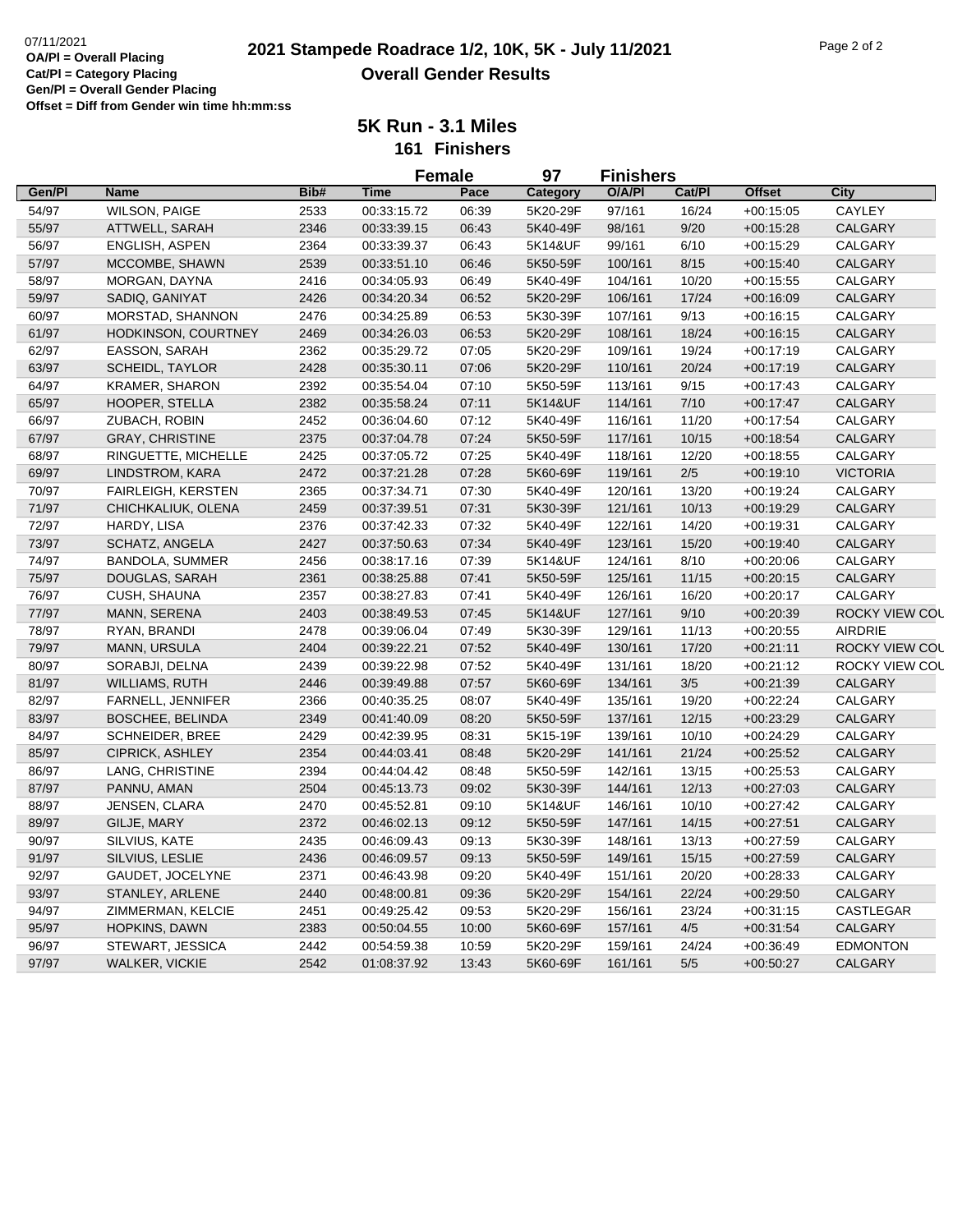|                |                                 |              | <b>Male</b>                |       | 64       | <b>Finishers</b> |             |                            |                           |
|----------------|---------------------------------|--------------|----------------------------|-------|----------|------------------|-------------|----------------------------|---------------------------|
| Gen/Pl         | <b>Name</b>                     | Bib#         | <b>Time</b>                | Pace  | Category | O/A/PI           | Cat/PI      | <b>Offset</b>              | <b>City</b>               |
| 1/64           | ROMERO, DIEGO                   | 2477         | 00:15:34.85                | 03:06 | 5K15-19M | 1/161            | 1/6         | $+00:00:00$                | CALGARY                   |
| 2/64           | WOODROW, HAYDEN                 | 2491         | 00:16:15.40                | 03:15 | 5K15-19M | 2/161            | 2/6         | $+00:00:40$                | CALGARY                   |
| 3/64           | CHAFE, DAVID                    | 2515         | 00:16:20.63                | 03:16 | 5K30-39M | 3/161            | 1/13        | $+00:00:45$                | CALGARY                   |
| 4/64           | <b>GAJARDO, MARTIN</b>          | 2463         | 00:17:00.02                | 03:24 | 5K20-29M | 4/161            | 1/8         | $+00:01:25$                | CALGARY                   |
| 5/64           | NESS, TODD                      | 2422         | 00:18:24.24                | 03:40 | 5K30-39M | 7/161            | 2/13        | $+00:02:49$                | CALGARY                   |
| 6/64           | AMELINCKX, ERIK                 | 2509         | 00:19:04.26                | 03:48 | 5K15-19M | 8/161            | 3/6         | $+00:03:29$                | <b>LETHBRIDGE</b>         |
| 7/64           | LEE, MORLEY                     | 2395         | 00:19:51.02                | 03:58 | 5K50-59M | 10/161           | 1/7         | $+00:04:16$                | CALGARY                   |
| 8/64           | HANNA, ROGER                    | 2464         | 00:20:10.52                | 04:02 | 5K20-29M | 11/161           | 2/8         | $+00:04:35$                | CALGARY                   |
| 9/64           | NESS, DEVIN                     | 2421         | 00:20:34.32                | 04:06 | 5K30-39M | 15/161           | 3/13        | $+00:05:00$                | CALGARY                   |
| 10/64          | ZIMMERMAN, DAVID                | 2450         | 00:20:34.44                | 04:06 | 5K30-39M | 16/161           | 4/13        | $+00:05:00$                | <b>CALGARY</b>            |
| 11/64          | HOGAN, TOMAS                    | 2519         | 00:21:01.25                | 04:12 | 5K20-29M | 17/161           | 3/8         | $+00:05:26$                | <b>FOOTHILLS</b>          |
| 12/64          | <b>SCHOMMER, CLARK</b>          | 2431         | 00:21:16.88                | 04:15 | 5K30-39M | 18/161           | 5/13        | $+00:05:42$                | CALGARY                   |
| 13/64          | DEFRAINE, DEVIN                 | 2359         | 00:21:27.38                | 04:17 | 5K30-39M | 20/161           | 6/13        | $+00:05:53$                | CALGARY                   |
| 14/64          | LEGG, MARCUS                    | 2396         | 00:23:23.56                | 04:40 | 5K15-19M | 24/161           | 4/6         | $+00:07:48$                | CALGARY                   |
| 15/64          | LO, ALEX                        | 2399         | 00:24:05.32                | 04:49 | 5K14&UM  | 25/161           | 1/14        | $+00:08:30$                | CALGARY                   |
| 16/64          | HILL, ZACHARY                   | 2468         | 00:24:12.21                | 04:50 | 5K14&UM  | 26/161           | 2/14        | $+00:08:37$                | CALGARY                   |
| 17/64          | LO, ETHAN                       | 2400         | 00:24:21.20                | 04:52 | 5K14&UM  | 27/161           | 3/14        | $+00.08:46$                | CALGARY                   |
| 18/64          | LEE, DON                        | 2524         | 00:25:10.56                | 05:02 | 5K60-69M | 33/161           | 1/2         | $+00:09:35$                | <b>CALGARY</b>            |
| 19/64          | SZELAZEK, JAKOB                 | 2499         | 00:25:11.22                | 05:02 | 5K15-19M | 34/161           | 5/6         | $+00.09:36$                | CALGARY                   |
| 20/64          | HOOPER, DECLAN                  | 2380         | 00:25:16.55                | 05:03 | 5K14&UM  | 35/161           | 4/14        | $+00:09:41$                | CALGARY                   |
| 21/64          | MCCORMACK, NIALL                | 2536         | 00:25:45.04                | 05:09 | 5K30-39M | 37/161           | 7/13        | $+00:10:10$                | CALGARY                   |
| 22/64          | HILL, ERIC                      | 2465         | 00:26:15.95                | 05:15 | 5K40-49M | 39/161           | 1/12        | $+00:10:41$                | <b>CALGARY</b>            |
| 23/64          | BIRD, JOHN                      | 2513         | 00:26:35.95                | 05:19 | 5K40-49M | 42/161           | 2/12        | $+00:11:01$                | CALGARY                   |
| 24/64          | <b>BANDOLA, MARK</b>            | 2454         | 00:26:53.22                | 05:22 | 5K50-59M | 43/161           | 2/7         | $+00:11:18$                | CALGARY                   |
| 25/64          | STUBBS, MICHAEL                 | 2508         | 00:27:14.04                | 05:26 | 5K40-49M | 44/161           | 3/12        | $+00:11:39$                | CALGARY                   |
| 26/64          | MACEACHERN, ALEX                | 2401         | 00:27:41.30                | 05:32 | 5K70-79M | 47/161           | 1/2         | $+00:12:07$                | CALGARY                   |
| 27/64          | RUZICKA, JAMIE                  | 2529         | 00:27:56.63                | 05:35 | 5K15-19M | 48/161           | 6/6         | $+00:12:22$                | CALGARY                   |
| 28/64          | ANKLOVITCH, ERIC                | 2511         | 00:27:59.79                | 05:35 | 5K20-29M | 49/161           | 4/8         | $+00:12:25$                | CALGARY                   |
| 29/64          | JANZEN, MARK                    | 2502         | 00:28:13.30                | 05:38 | 5K50-59M | 51/161           | 3/7         | $+00:12:38$                | CALGARY                   |
| 30/64          | ALLAN, STEVE                    | 2345         | 00:28:22.71                | 05:40 | 5K70-79M | 54/161           | 2/2         | $+00:12:48$                | CALGARY                   |
| 31/64          | HONEYCHURCH, NEIL               | 2520         | 00:29:14.70                | 05:50 | 5K60-69M | 58/161           | 2/2         | $+00:13:39$                | CALGARY                   |
| 32/64          | NEATH, DAN                      | 2527         |                            | 05:53 | 5K40-49M | 60/161           | 4/12        | $+00:13:53$                | <b>COCHRANE</b>           |
| 33/64          | <b>HIGGINBOTTOM, MIROSLAV</b>   | 2500         | 00:29:27.90<br>00:29:33.72 | 05:54 | 5K14&UM  | 62/161           | 5/14        | $+00:13:59$                | <b>OKOTOKS</b>            |
|                |                                 |              |                            |       | 5K50-59M |                  |             |                            |                           |
| 34/64<br>35/64 | MCBETH, MICHAEL<br>MCBETH, ALEC | 2407<br>2406 | 00:29:41.49                | 05:56 | 5K14&UM  | 64/161<br>65/161 | 4/7<br>6/14 | $+00:14:06$<br>$+00:14:06$ | <b>CALGARY</b><br>CALGARY |
|                |                                 |              | 00:29:41.59                | 05:56 |          |                  |             |                            |                           |
| 36/64          | <b>BURYNUIK, CHRIS</b>          | 2351         | 00:29:58.77<br>00:30:13.91 | 05:59 | 5K30-39M | 68/161           | 8/13<br>5/8 | $+00:14:24$<br>$+00:14:39$ | CALGARY<br>CALGARY        |
| 37/64          | SERPICO, JACOB                  | 2530         |                            | 06:02 | 5K20-29M | 72/161           |             |                            |                           |
| 38/64          | WEBB, DON                       | 2488         | 00:30:43.29                | 06:08 | 5K40-49M | 76/161           | 5/12        | $+00:15:09$                | CALGARY                   |
| 39/64          | MYDEN, TROY                     | 2420         | 00:31:19.76                | 06:15 | 5K30-39M | 84/161           | 9/13        | $+00.15.45$                | CALGARY                   |
| 40/64          | FARNELL, LOGAN                  | 2367         | 00:31:42.90                | 06:20 | 5K14&UM  | 88/161           | 7/14        | $+00:16:08$                | CALGARY                   |
| 41/64          | FARNELL, WESLEY                 | 2369         | 00:31:43.08                | 06:20 | 5K40-49M | 89/161           | 6/12        | $+00:16:08$                | CALGARY                   |
| 42/64          | ROSENEGGER, STEPHEN             | 2538         | 00:32:10.14                | 06:26 | 5K40-49M | 92/161           | 7/12        | $+00:16:36$                | CALGARY                   |
| 43/64          | MASSINON, STEPHANE              | 2474         | 00:32:47.55                | 06:33 | 5K40-49M | 95/161           | 8/12        | $+00:17:13$                | CALGARY                   |
| 44/64          | HUMBLE, ROBERT                  | 2521         | 00:33:52.10                | 06:46 | 5K50-59M | 101/161          | 5/7         | $+00:18:17$                | CALGARY                   |
| 45/64          | MORGAN, LEO                     | 2417         | 00:34:03.96                | 06:48 | 5K14&UM  | 102/161          | 8/14        | $+00:18:29$                | CALGARY                   |
| 46/64          | MORGAN, BEN                     | 2415         | 00:34:04.79                | 06:48 | 5K14&UM  | 103/161          | 9/14        | $+00:18:30$                | CALGARY                   |
| 47/64          | ANKLOVITCH, DARRELL             | 2510         | 00:34:13.89                | 06:50 | 5K50-59M | 105/161          | 6/7         | $+00:18:39$                | CALGARY                   |
| 48/64          | CONNORS, LIAM                   | 2355         | 00:35:30.76                | 07:06 | 5K20-29M | 111/161          | 6/8         | $+00:19:55$                | <b>CALGARY</b>            |
| 49/64          | REDEKOP, COLIN                  | 2424         | 00:35:47.83                | 07:09 | 5K50-59M | 112/161          | 7/7         | $+00:20:13$                | CALGARY                   |
| 50/64          | HOOPER, CHRIS                   | 2379         | 00:35:58.27                | 07:11 | 5K40-49M | 115/161          | 9/12        | $+00:20:23$                | CALGARY                   |
| 51/64          | MANN, JOSHUA                    | 2402         | 00:38:49.58                | 07:45 | 5K14&UM  | 128/161          | 10/14       | $+00:23:14$                | ROCKY VIEW COL            |
| 52/64          | OJHA, PARAG                     | 2496         | 00:39:47.84                | 07:57 | 5K30-39M | 132/161          | 10/13       | $+00:24:13$                | CALGARY                   |
| 53/64          | SAINI, GURMEET                  | 2497         | 00:39:49.80                | 07:57 | 5K40-49M | 133/161          | 10/12       | $+00:24:15$                | CALGARY                   |